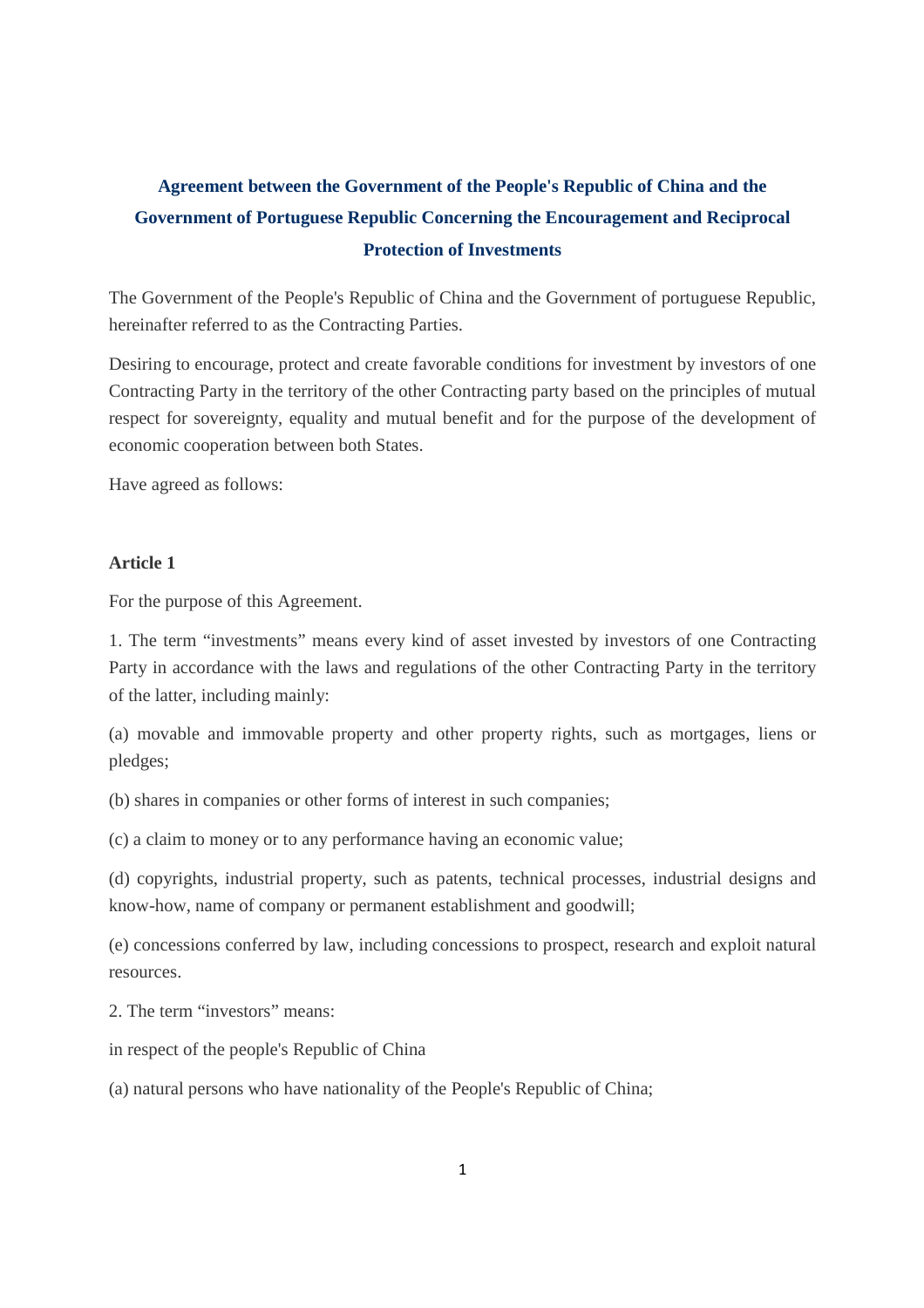(b) economic entities established in accordance with the laws of the People's Republic of China and domiciled in the territory of the People's Republic of China;

In respect of the Portuguese Republic;

(a) natural persons of Portuguese nationality, in accordance with the Portuguese Constitution and Portuguese legislation governing nationality;

(b) corporations, including commercial companies or other companies or associations, with or without legal personality, which have a registered head office in Portugal and are constituted and operate in accordance with Portuguese law.

3. The term "return" means the amounts yielded by investments, such as profits, dividends, interests, royalties or other legitimate income.

# **Article 2**

Each Contracting Party shall encourage investors of the other Contracting Party to make investments in its territory and admit such investments in accordance with its laws and regulations.

# **Article 3**

1. Investments and activities associated with investments of investors of either Contracting Party shall be accorded fair and equitable treatment and shall enjoy protection in the territory of the other Contracting Party.

2. The treatment and protection referred to in Paragraph 1 of this Article shall not be less favorable than that accorded to investments and activities associated with such investments of investors of a third State.

3. The treatment and protection as mentioned in Paragraphs 1 and 2 of this Article shall not include any preferential treatment accorded by the other Contracting Party to investments of investors of a third State based on customs union, free trade zone, economic union or other types of cooperation or economic integration, agreement relating to avoidance of double taxation or for facilitating frontier trade.

# **Article 4**

1. Neither Contracting Party shall expropriate, nationalize or take similar measures (hereinafter referred to as "expropriation") against investments of investors of the other Contracting Party in its territory, unless the following conditions are met: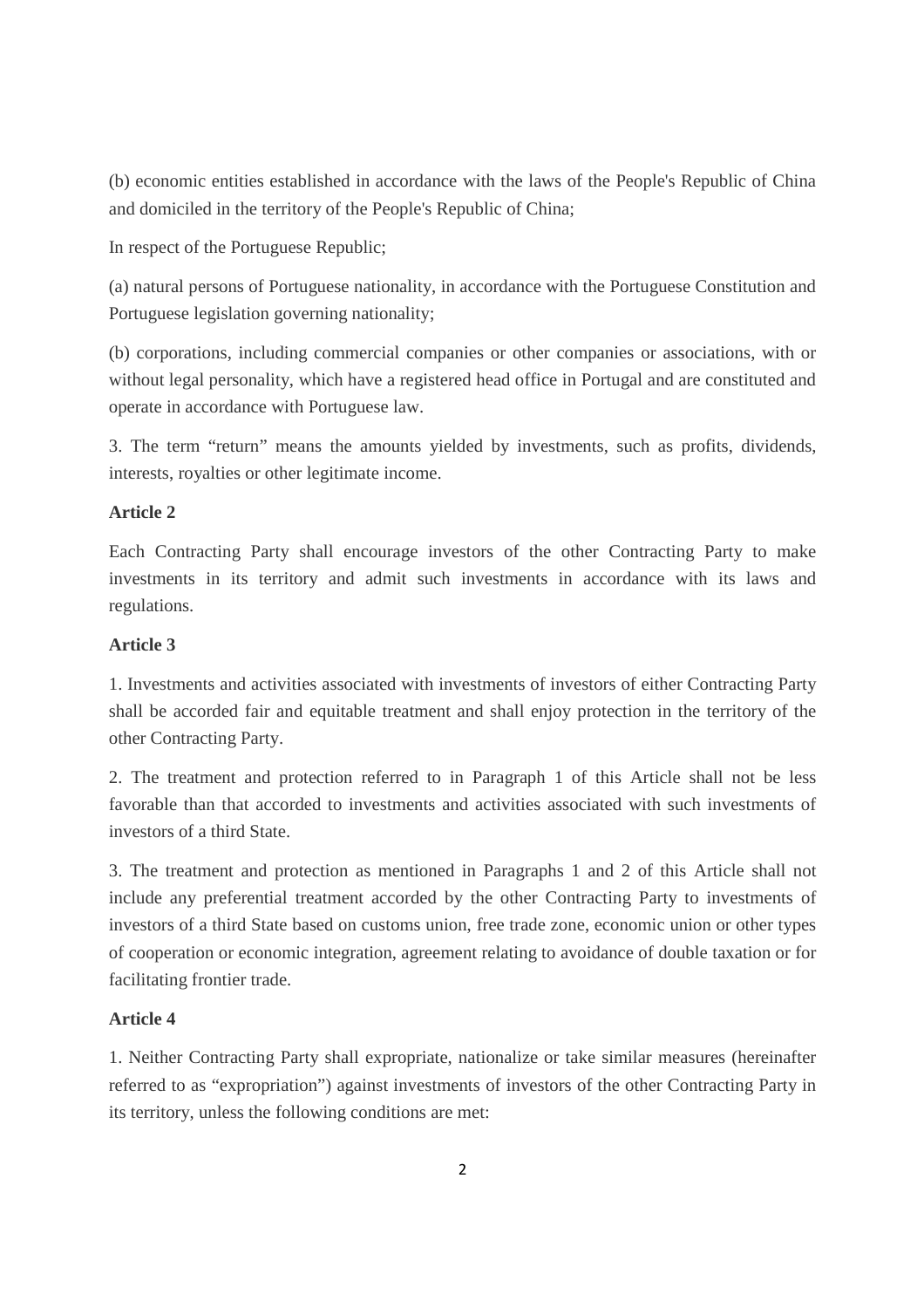(a) in the public interest;

- (b) under domestic legal procedure;
- (c) without discrimination;

(d) against compensation.

2. The compensation mentioned in Paragraph 1. (d) of this Article shall be equivalent to the value of the expropriated investments at the time when expropriation is proclaimed, be convertible and freely transferable. The compensation shall be paid without unreasonable delay.

3. Investors of one Contracting Party who suffer losses in respect of their investments in the territory of the other Contracting Party owing to war, a state of national emergency, insurrection, riot or other similar events, shall be accorded by the latter Contracting Party, if it takes relevant measures, treatment no less favorable than that accorded to investors of a third State. These resulting payments shall be freely transferable.

#### **Article 5**

1. Each Contracting Party shall, subject to its laws and regulations, guarantee investors of the other Contracting Party the transfer of their investments and returns held in the territory of the one Contracting Party, including:

(a) profits, dividends, interests and other legitimate income;

- (b) amounts from total or partial liquidation of investments;
- (c) payments made pursuant to a loan agreement in connection with investment;
- (d) royalties in Paragraph 1, (d) of Article 1;
- (e) payments of technical assistance or technical service fee, management fee;
- (f) payments in connection with projects on contract;

(g) earnings of nationals of the other Contracting Party who work in connection with an investment in the territory of the one Contracting Party.

2. The transfer mentioned above shall be made at the prevailing exchange rate of the Contracting Party accepting investments on the date of transfer and without unreasonable delay.

# **Article 6**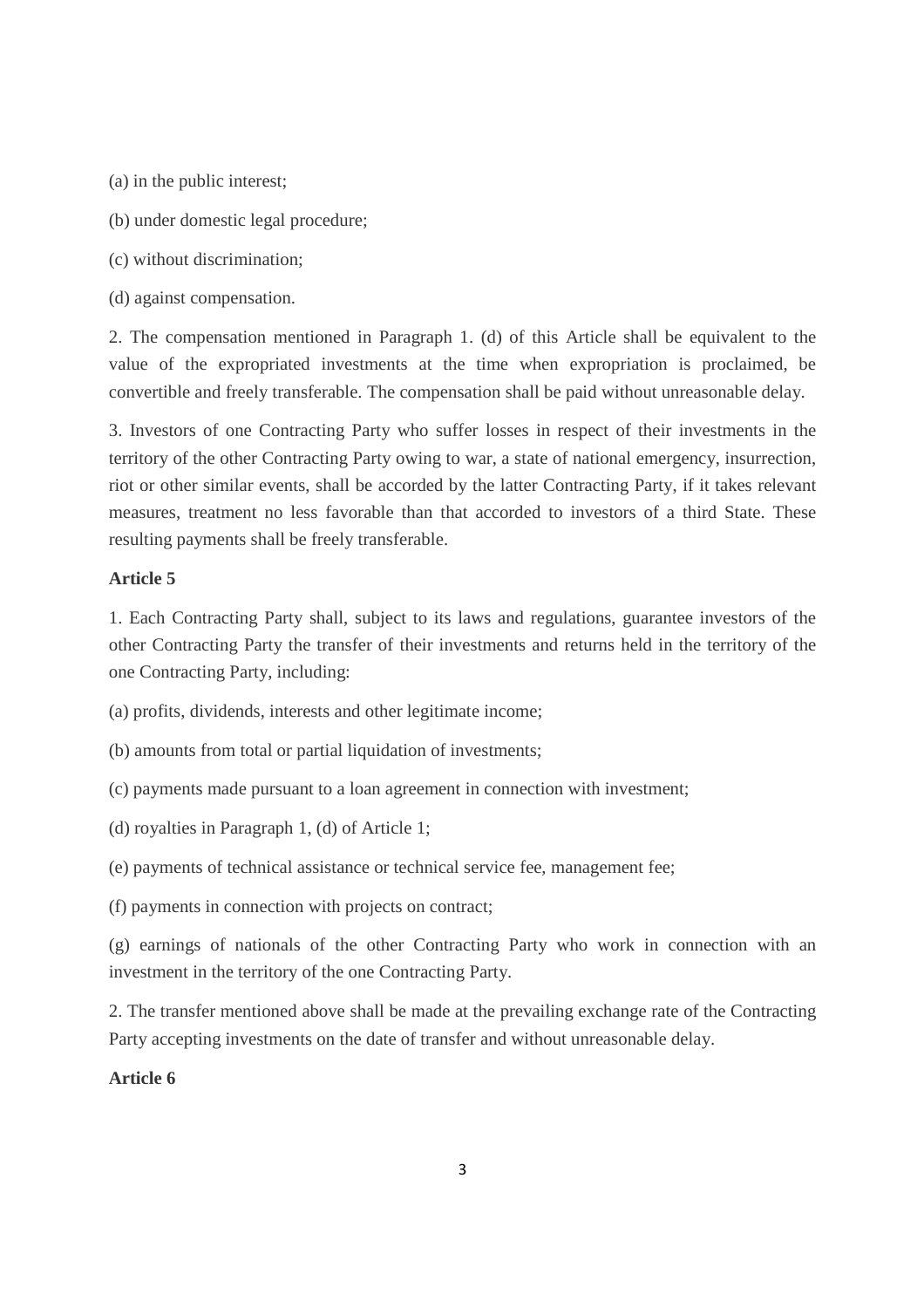If a Contracting Party or its Agency makes payment to an investor under a guarantee it has granted to an investment of such investor in the territory of the other Contracting Party, such other Contracting Party shall recognize the transfer of any right or claim of such investor to the former Contracting Party or its Agency and recognize the subrogation of the former Contracting Party or its Agency to such right or claim. The subrogated right or claim shall not be greater than the original right or claim of the said investor.

#### **Article 7**

1. Any dispute between the Contracting Parties concerning the interpretation or application of this Agreement shall. as far as possible, be settled by consultation through diplomatic channel.

2. If a dispute cannot thus be settled within six months. it shall, upon the request of either Contracting Party, be submitted to an ad hoc arbitral tribunal.

3. Such tribunal comprises of three arbitrators. Within two months from the date on which either Contracting Party receives the written notice requesting for arbitration from the other Contracting Party, each Contracting Party shall appoint one arbitrator, Those two arbitrators shall, within further two months, together select a third arbitrator who is a national of a third State which has diplomatic relations with both Contracting Parties. The third arbitrator shall be appointed by the two Contracting Parties as Chairman of the arbitral tribunal.

4. If the arbitral tribunal has not been constituted within four months from the date of the receipt of the written notice for arbitration, either Contracting Party may, in the absence of any other agreement, invite the President of the International Court of Justice to appoint the arbitrator (s) who has or have not yet been appointed. If the President is a national of either Contracting Party or is otherwise Prevented from discharging the said function, the next most senior member of the International Court of Justice who is not a national of either Contracting Party shall be invited to make the necessary appointment (s).

5. The arbitral tribunal shall determine its own procedure. The tribunal shall reach its award in accordance with the provisions of this Agreement and the principles of international law recognized by both Contracting Parties.

6. The tribunal shall reach its award by a majority of votes. Such award shall be final and binding on both Contracting Parties. The ad hoc arbitral tribunal shall, upon the request of either Contracting Party, explain the reasons of its award.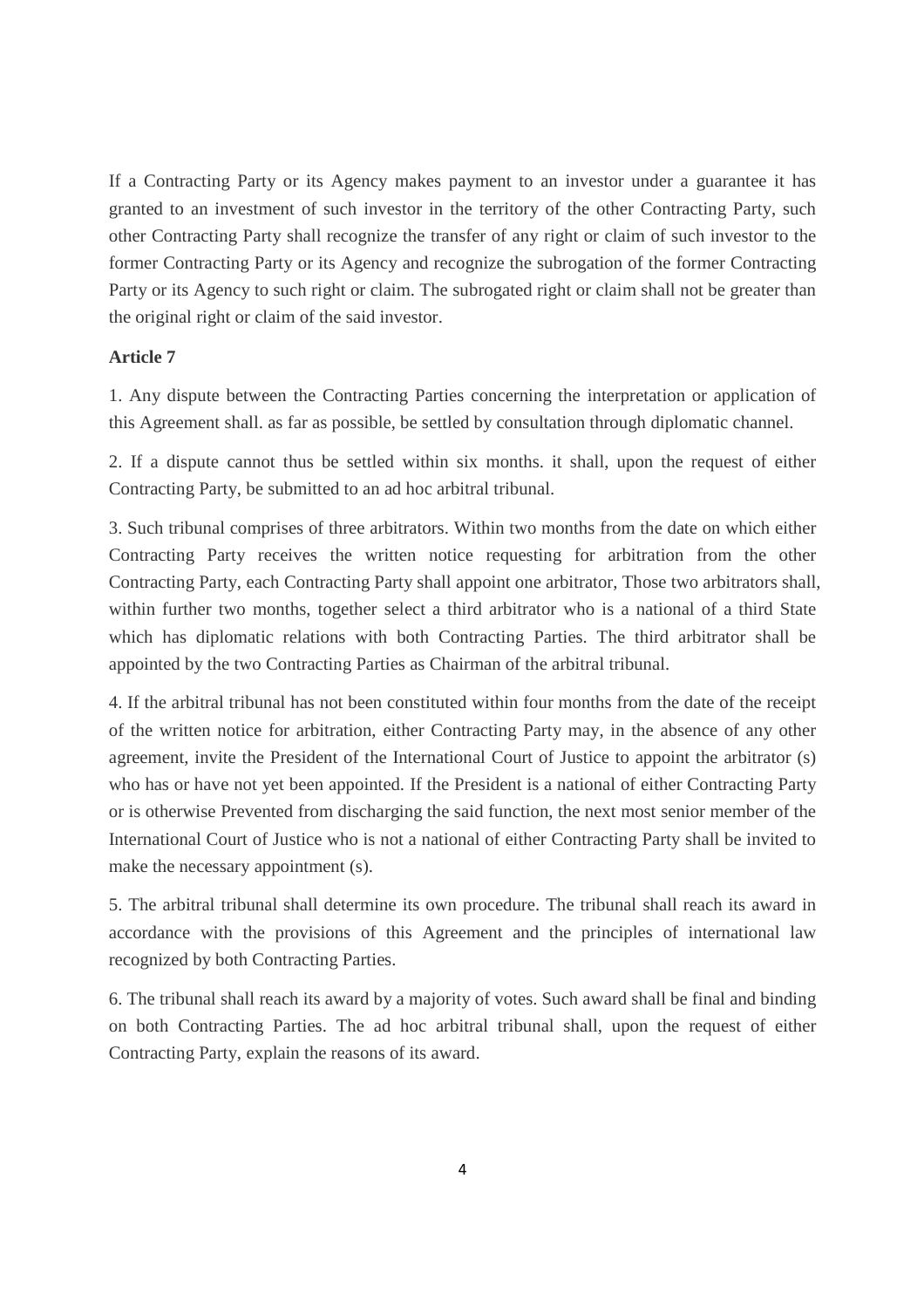7. Each Contracting Party shall bear the cost of its appointed arbitrator and of its representation in arbitral proceedings. The relevant costs of the Chairman and the tribunal shall be borne in equal parts by the Contracting Parties.

# **Article 8**

1. Any dispute between an investor of one Contracting Party and the other Contracting Party in connection with an investment in the territory of the other Contracting Party shall, as far as possible, be settled amicably through negotiations between the parties to the dispute.

2. If the dispute cannot be settled through negotiations within six months, either party to the dispute shall be entitled to submit the dispute to the competent court of the Contracting Party accepting the investment.

3. If a dispute involving the amount of compensation for expropriation cannot be settled within six months after resort to negotiations as specified in Paragraph 1 of this Article, it may be submitted at the request of either party to and ad hoc arbitral tribunal. The provisions of this Paragraph shall not apply if the investor concerned has resorted to the procedure specified in paragraph 2 of this Article.

4. Such an arbitral tribunal shall be constituted for each individual case under Arbitration Rules of the United Nations Commission on International Trade Law.

5. The ad hoc tribunal shall follow the procedure under the Arbitration Rules of the United Nations Commission on International Trade Law.

6. The tribunal shall reach its decision by a majority of votes. Such decision shall be final and binding on both parties to the dispute. Both Contracting Parties shall commit themselves to the enforcement of the decision in accordance with their respective domestic laws.

7. The tribunal shall adjudicate in accordance with the law of the Contracting Party to the dispute accepting the investment including its rules on the conflict of laws, the provisions of this Agreement as well as the generally recognized principle of international law accepted by both Contracting parties.

8. Each party to the dispute shall bear the cost of its appointed member of the tribunal and of its representation in the proceedings. The cost of the appointed Chairman and the remaining costs shall be borne in equal parts by the parties to the dispute.

## **Article 9**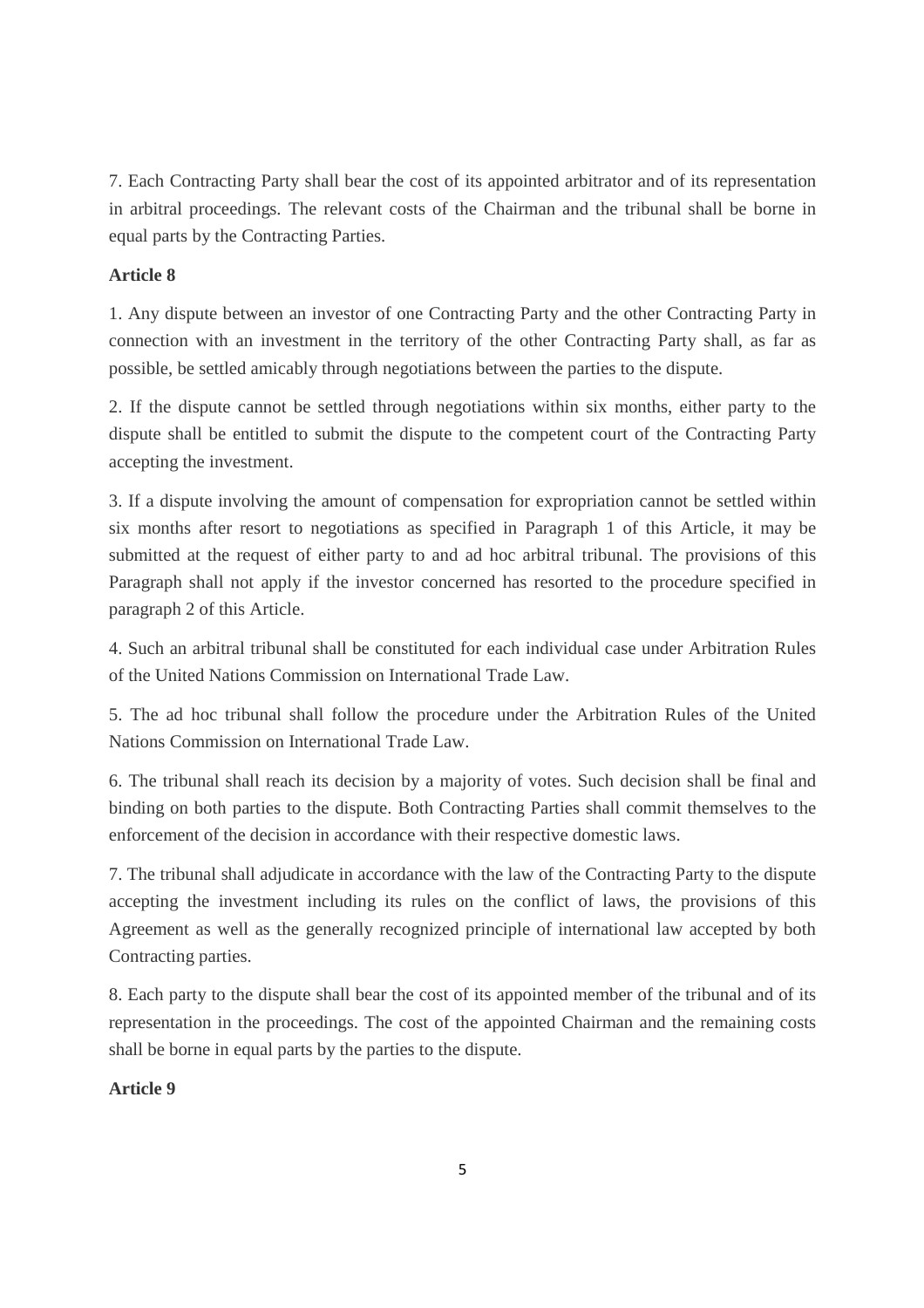If the treatment to be accorded by one Contracting Party in accordance with its laws and regulations or international agreements concluded by that Contracting Party, to investments or activities associated with such investments of investors of the other Contracting Party is more favorable than the treatment provided for in this Agreement, the more favorable treatment shall be applicable.

# **Article 10**

This Agreement shall apply to investments which are made prior to or after its entry into force by investors of either Contracting party in accordance with the laws and regulations of the other Contracting Party in the territory of the Latter.

# **Article 11**

1. The representatives of the two Contracting Parties shall hold meeting from time to time for the purpose of:

(a) reviewing the implementation of this Agreement;

(b) exchanging legal information and investment opportunities;

(c) resolving dispute arising out of investments;

(d) forwarding proposals on promotion of investment;

(e) studying other issues in connection with investments.

2. Where either Contracting Party requests consultation on any matters of paragraph 1 of this Article, the other Contracting party shall give prompt response and the consultation shall be held alternately in Beijing and Lisbon.

## **Article 12**

1. This Agreement shall enter into force on the first day of the following month after the date on which both Contracting Parties have notified each other in writing that their respective internal legal procedures have been fulfilled, and shall remain in force for a period of ten years.

2. This Agreement shall continue in force if either Contracting Party fails to give a written notice to the other Contracting Party to terminate this Agreement one year before the expiration specified in paragraph 1 of this Article.